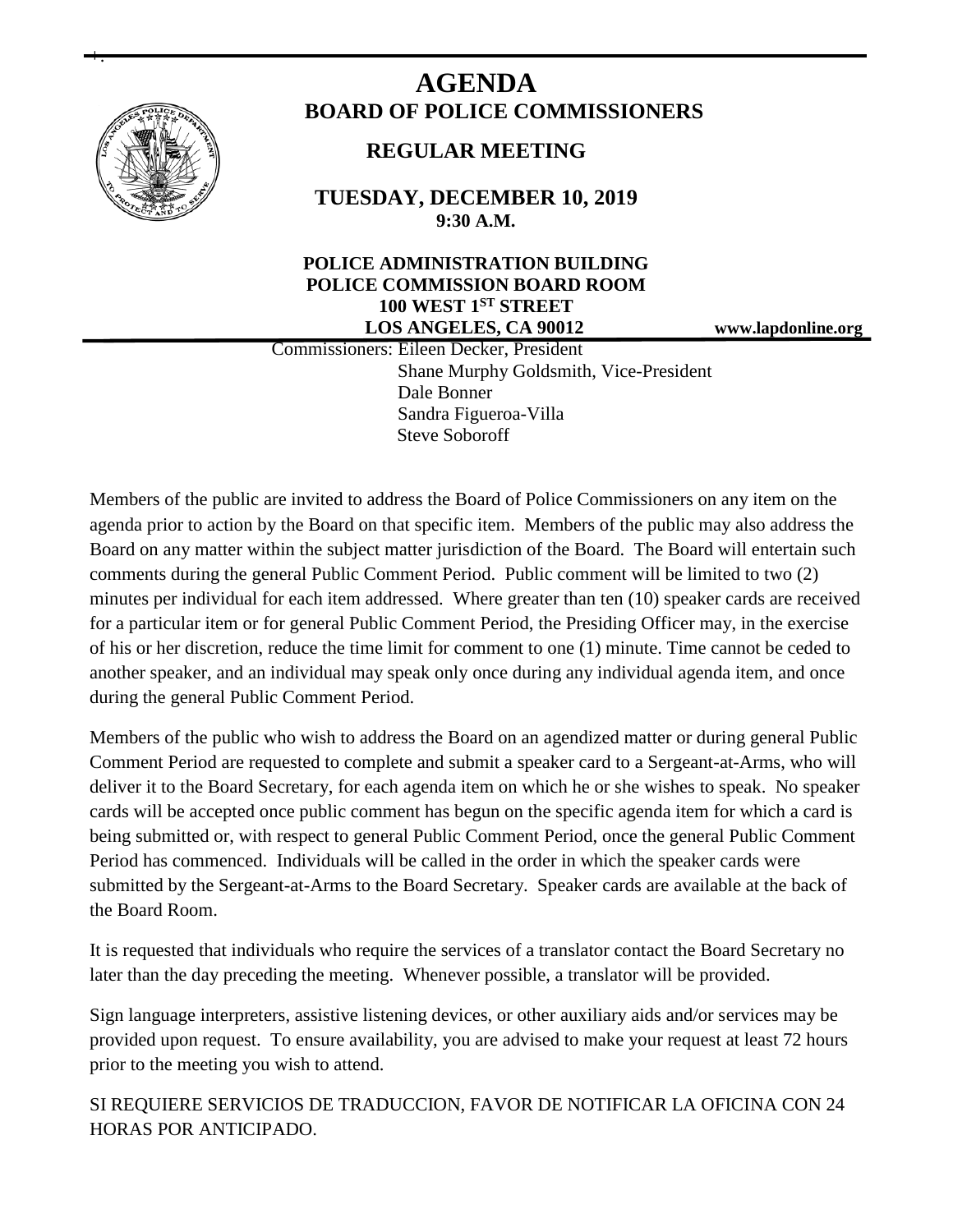## **1. REGULAR AGENDA ITEMS**

A. DEPARTMENT'S REPORT, dated December 3, 2019, relative to various donations valued at \$12,000.00, \$300.00, \$10,600.00, \$16,000.00, \$1,098.00, \$300.00, \$3,800.00, \$10,000, \$2,800.00, \$14,500.00, \$12,500.00, \$16,453.43, \$14,000.00, for the benefit of various Areas and Divisions, as set forth. [\[BPC #19-0319\]](http://www.lapdpolicecom.lacity.org/121019/BPC_19-0319.pdf)

Recommendation(s) for Board action:

APPROVE the Department's report and ACCEPT the donations.

B. DEPARTMENT'S REPORT, dated November 27, 2019, relative to the approval of a Personal Expense Statement of Chief of Police Michel Moore, for expenses incurred on October 24, 2019 through October 29, 2019, in the amount of \$3,278.14, while attending the 2019 Major Cities Chiefs Association (MCCA), Fall Meeting and the International Association of Chiefs of Police (IACP) 126<sup>th</sup> Annual Conference and Exposition in Chicago, Il, as set forth  $[BPC #19-0317]$ 

Recommendation(s) for Board action:

APPROVE the Department's report.

C. DEPARTMENT'S REPORT, dated November 20, 2019, relative to the grant application and award for Department of Homeland Security's Fiscal Year 2019 Port Security Grant Program, as set forth. [\[BPC #19-0318\]](http://www.lapdpolicecom.lacity.org/121019/BPC_19-0318.pdf)

Recommendation(s) for Board action:

APPROVE the Department's report and TRANSMIT concurrently to the Mayor and City Council.

D. DEPARTMENT'S REPORT, dated December 3, 2019, relative to the Handling of the Mentally Ill Audit (AD No. 19-10), as set forth. **[\[BPC #19-0320\]](http://www.lapdpolicecom.lacity.org/121019/BPC_19-0320.pdf)** 

Recommendation(s) for Board action:

APPROVE the Department's report.

#### **2. REPORT OF THE CHIEF OF POLICE**

- Significant Incidents and activities occurring during the period of November 26, 2019 through December 10, 2019
- Crime Statistics
- Department Personnel Strength

#### **3. PUBLIC COMMENT PERIOD**